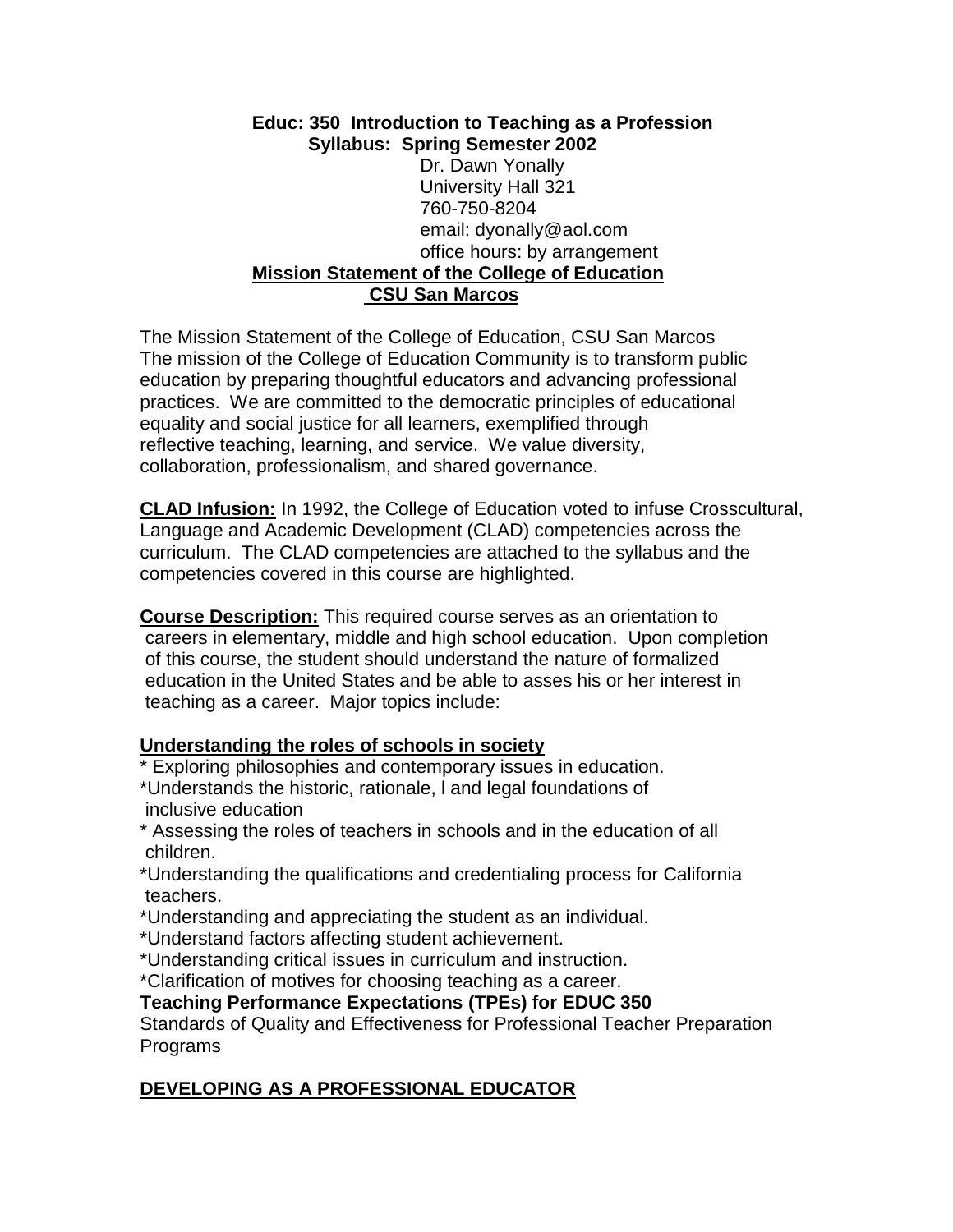## **TPE 12: Professional, Legal, and Ethical Obligations**

Candidates are aware of their own personal values and biases and recognize ways in which these values and biases affect the teaching and learning of students. They resist racism and acts of intolerance. Candidates appropriately manage their professional time spent in teaching

responsibilities to ensure that academic goals are met. Candidates for a Teaching Credential understand and honor legal and professional obligations to protect the privacy, health, and safety of students, families, and other school professionals. They are aware of and act in accordance with ethical considerations and they model ethical behaviors for students. Candidates understand and honor all laws relating to professional misconduct and moral fitness.

#### **TPE 6 SP: Teaching Special Education Populations in General Education Environments**

Candidates for a Teaching Credential know and use principles of universal design to differentiate instruction and develop accommodations and modifications in curriculum, assessment, and instruction in order to ensure that special populations including students with identified disabilities, students with behavior intervention plans, and students considered gifted and talented have access to and actively participate in the general education core curriculum. They can articulate the rationale for inclusive educational opportunities for all students. They are familiar with major disability characteristics and strategies for accommodating those differences in the classroom. They know the eligibility criteria for special services (e.g., special education, gifted and talented services). They are familiar with their legal and ethical responsibilities to participate in the Individual Education Program (IEP) process and implement students' IEPs with integrity. They use pre-referral processes such as the Student Study Team and consultation with general and special education colleagues rather than automatic referral of students to special education or other exceptional services. They collaborate with special educators and other specialized support personnel to plan for, teach, and assess the students with special characteristics for whom they are responsible. They use natural peer supports (e.g., partner learning, peer tutoring, classroom meetings), collaborative teaching and learning methods, and other appropriate materials and technologies (including assistive technologies) to a) create a caring classroom community in which students value one another's differences, b) develop the social competence of and relationships among class members, and c) meet the educational and social/emotional needs of individual students.

#### **Required Texts:**

\*Kidder, Tracy (1989). *Among Schoolchildren*. Boston: Houghton Mifflin

\*Segall, William E. and Wilson, Anna V. (1998) *Introduction to Education: Teaching in a Diverse Society.* Prentice Hall.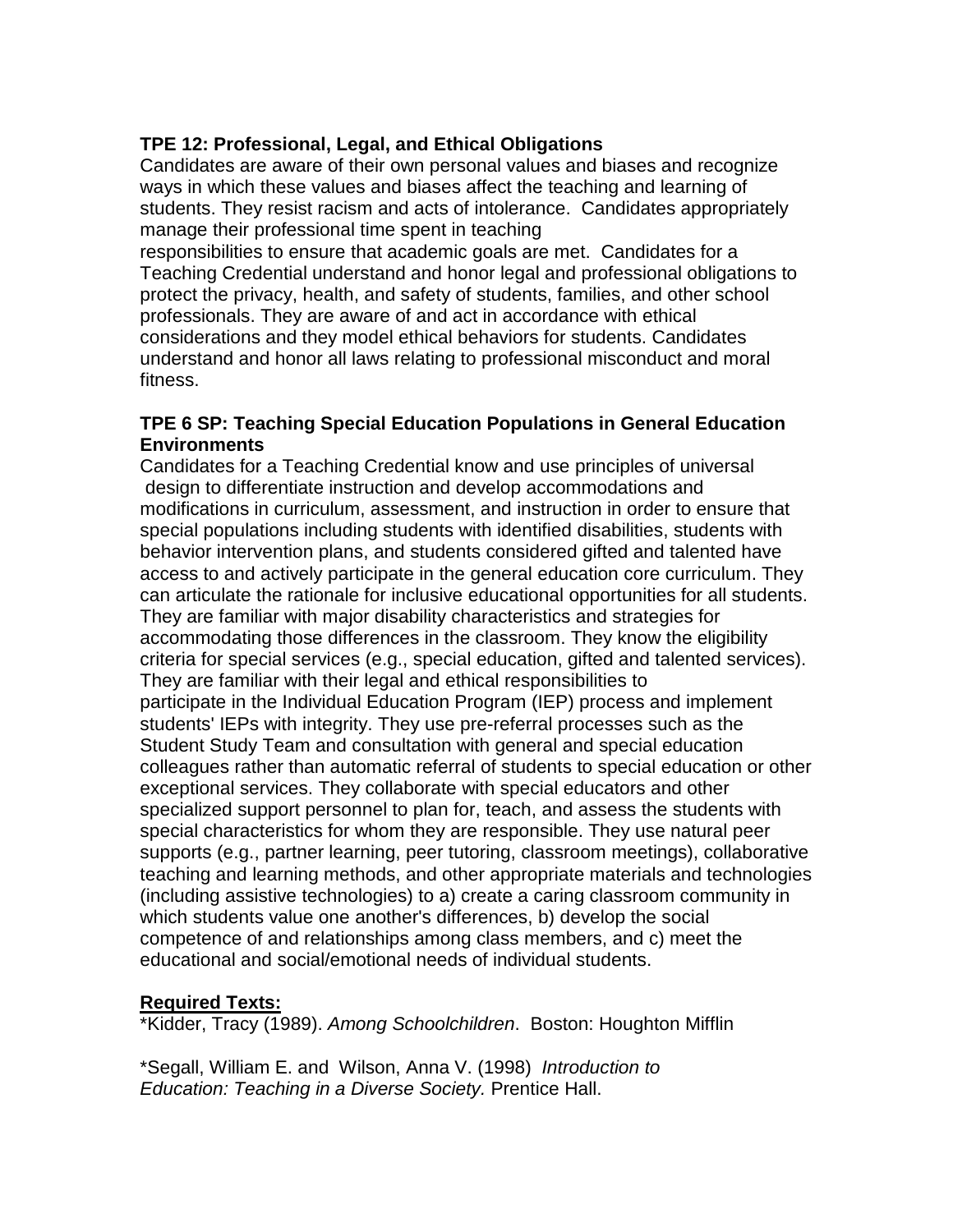\*Villa, Richard A. and Thousand, Jacqueline S. (1995). *Creating an Inclusive School.* Alexandria, VA: Association for Supervision and Curriculum Development.

One of the reform movements:

State of California. *It's Elementary.*

State of California. *Caught in the Middle.*

State of California. *Second to None.*

#### **COURSE REQUIREMENTS**

It is expected that students will come to class prepared to discuss the readings, submit required assignments, and participate in class activities. Teacher education is a professional preparation program. Students will be expected to adhere to academic honesty and integrity, standards of dependability, confidentiality and writing achievement. Because it is important for teachers to be able to effectively communicate their ideas to students, parents, colleagues, and administrators, writing that is original, clear and error-free is a priority for the College of Education. It is expected that work will be turned in on time. Late work will affect the student's grade in the course and will not be accepted after a week. Please discuss individual issues with the instructor.

**College of Education Attendance Polic**y: Due to the dynamic and interactive nature of courses in the College of Education, all students are expected to attend all classes and participate actively. Absences and late arrivals/early departures will affect the final grade. If you miss two class sessions or are late (or leave early) for more than three sessions, you cannot receive a grade of A. If you miss 3 class sessions, your highest possible grade is a C+. A minimum grade of C+ is required in EDUC 350 to qualify as prerequisite for admission to the CSUSM teacher credential program. COE attendance policy states, "At a minimum, students must attend 80% of class time, or s/he may not receive a passing grade for the course at the discretion of the instructor. Individual instructors may adopt more stringent attendance requirements." Should students have extenuating circumstances, please contact the instructor as soon as possible.

**Field Work:** In addition to in-class work, assigned readings and projects, students will participate in forty-five (45) hours of supervised field work assignments in a variety of public school settings. A recommendation (usually from the classroom teacher where most of the fieldwork is done), as well as a Field Experience Form with documented hours and teacher verification are requirements for admission to the CSUSM Teacher Credentialing programs. A minimum grade of a C+ is also required in this course.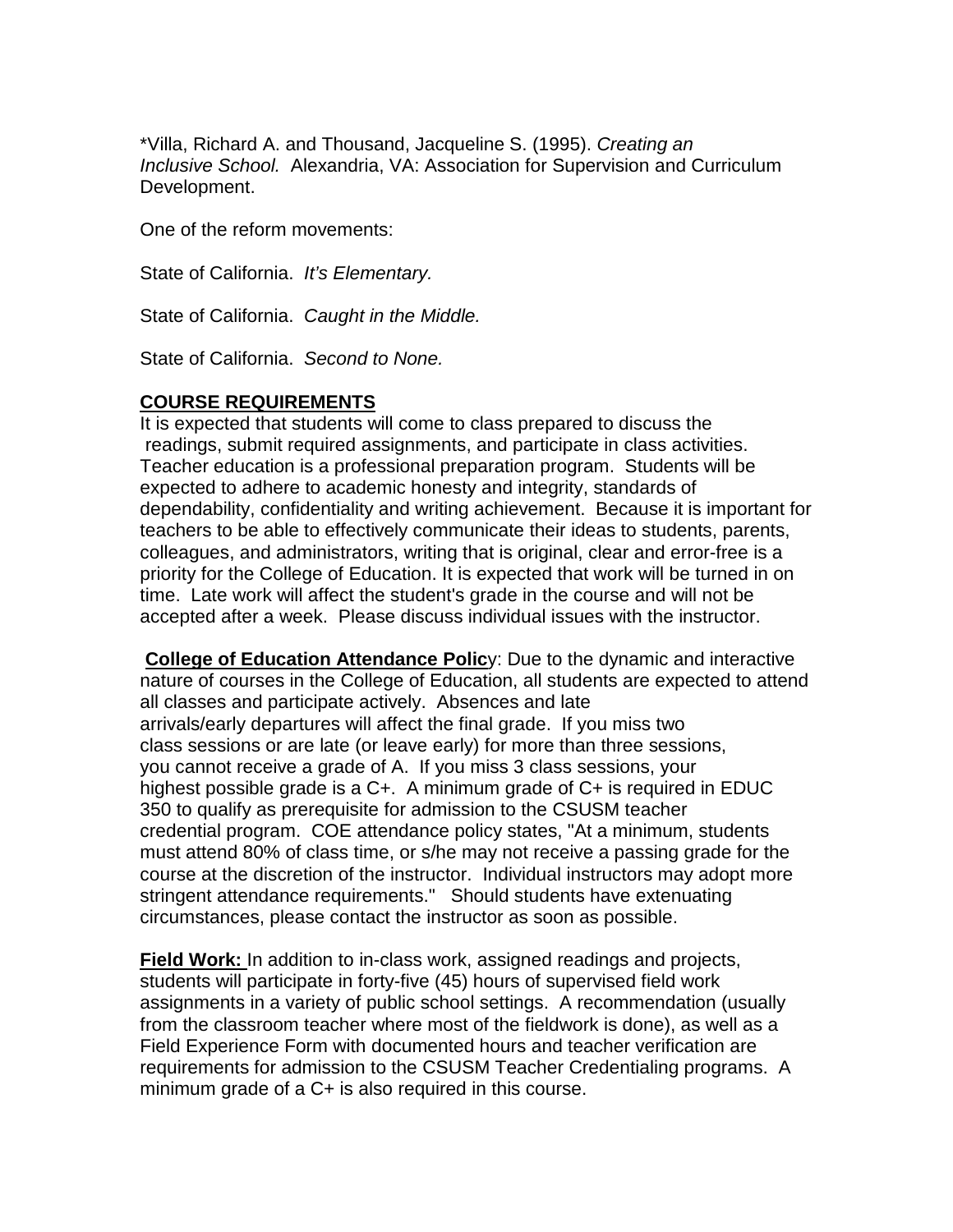**Use of Technology:** Students are expected to demonstrate competency in the use of various forms of technology (i.e. word processing, electronic mail, use of the Internet, and/or multimedia presentations). Specific

requirements for course assignments with regard to technology are at the discretion

## **Goals**

Students will gain knowledge and be able to articulate the:

- 1. philosophical and historical underpinnings of public education
- 2. current issues of importance to public schooling
- 3. roles of teachers in schools
- 4. critical elements of elementary, middle, high school
- curricula and special education
- 5. teacher credentialing process in California

#### **Assignments and Grading**

- 10 pts. Interview with a Teacher
- 10 pts. Classroom Observation Reports
- each (3) Using the observation instrument provided in class, document 15 - 30-minute observations of your field work.
- 20 pts. Contemporary Issues Research

Choose an issue that interests you and one or two people to work with. Research the issue and prepare a report to share in class. The report (5-8 pages) should describe and analyze the issue. When you present your research orally, provide a 500 word abstract and a reference list (min. 10 cites) to your classmates.

- 20 pts. Book Review of *Among Schoolchildren* Prepare a 2 page written report form the viewpoint of a parent of one of Mrs. Zajac's student. Your report, in the form of a letter, would illuminate your critical analysis of the book's content and be supported with examples drawn form class readings.
- 10 pts. Personal Philosophy of Teaching, Learning and Schooling Details will be given in class.
- 10 pts. Participation/information card This is an interactive course for active leaning during class. Hence, students must come to class on a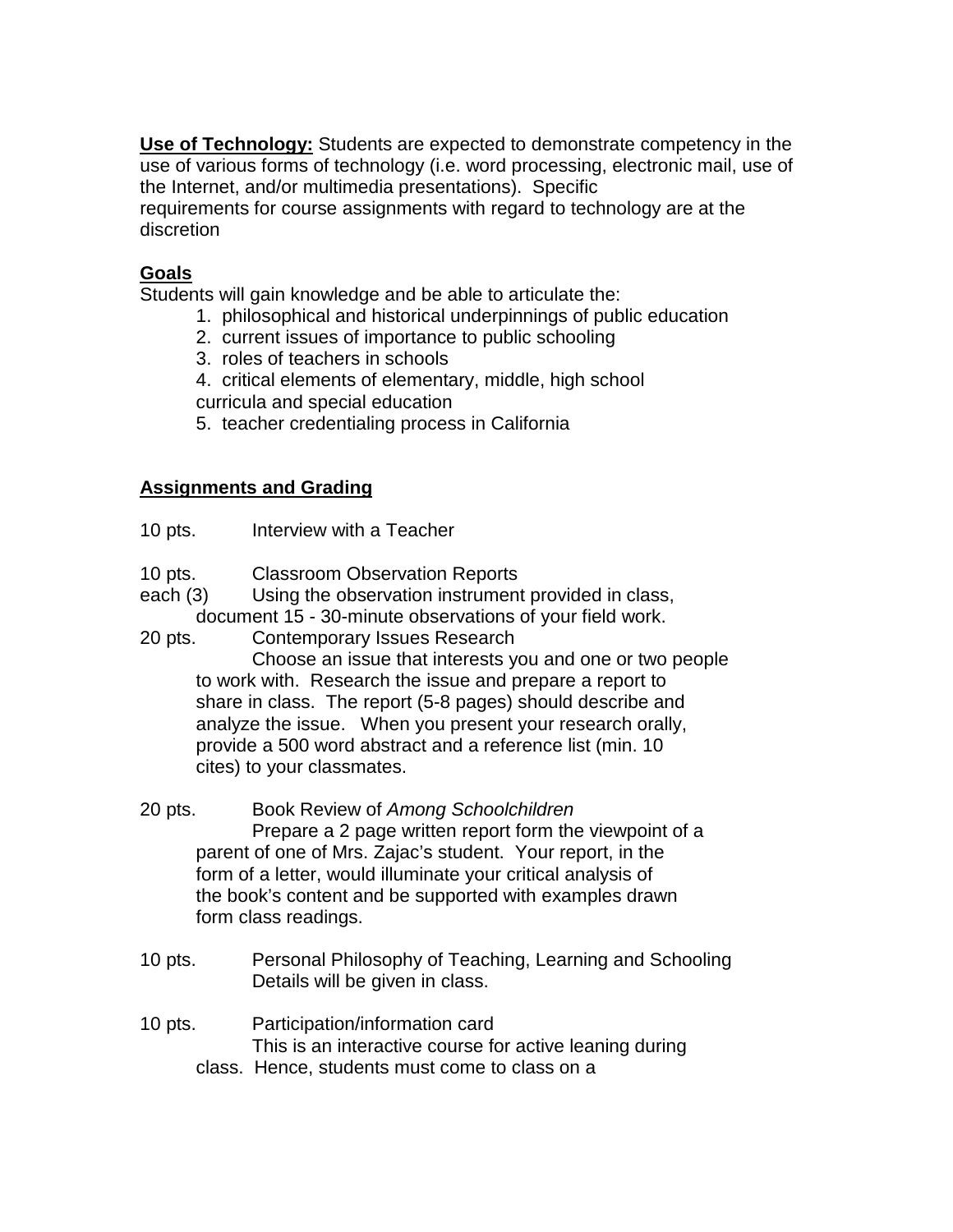regular basis prepared to discuss assigned readings/topics and to participate in class activities.

| $C_{+}$ = 78-79 |
|-----------------|
| $C = 73 - 77$   |
| $C = 70-72$     |
| $D = 60 - 69$   |
| $F = 59 -$      |
|                 |

# **Schedule**

| <b>Week Topic</b> |                 | <b>Readings</b> |                              |         | <b>Assignments</b>                                         |
|-------------------|-----------------|-----------------|------------------------------|---------|------------------------------------------------------------|
| 1.                | Intro.          |                 |                              |         |                                                            |
| 2.                | Text            |                 | S&W ch. 1,2                  |         | Information card due                                       |
| 3.                | Text            |                 | S&W ch. 3,4<br>K pp. 3-53    |         | Teacher interview due<br>Speaker                           |
| 4.                | Text            |                 | S&W ch. 5<br>K pp. 57-107    |         | Speaker                                                    |
| 5.                | Text            |                 | S&W ch. 6,7                  |         | <b>Observations 1-15</b><br>due                            |
| 6.                | <b>Text</b>     |                 | S&W ch. 8,9<br>K pp. 145-193 | Speaker |                                                            |
| 7.                | Elem. Schooling |                 | It's Elementary              |         | $IE$ group<br>presentations                                |
| 8.                | <b>Text</b>     |                 | S&W ch. 10<br>K pp. 197-228  |         | Speaker                                                    |
| 9.                | Mid.schooling   |                 | Caught in the Middle         |         | CIM group<br>presentations<br>Some issues<br>presentations |